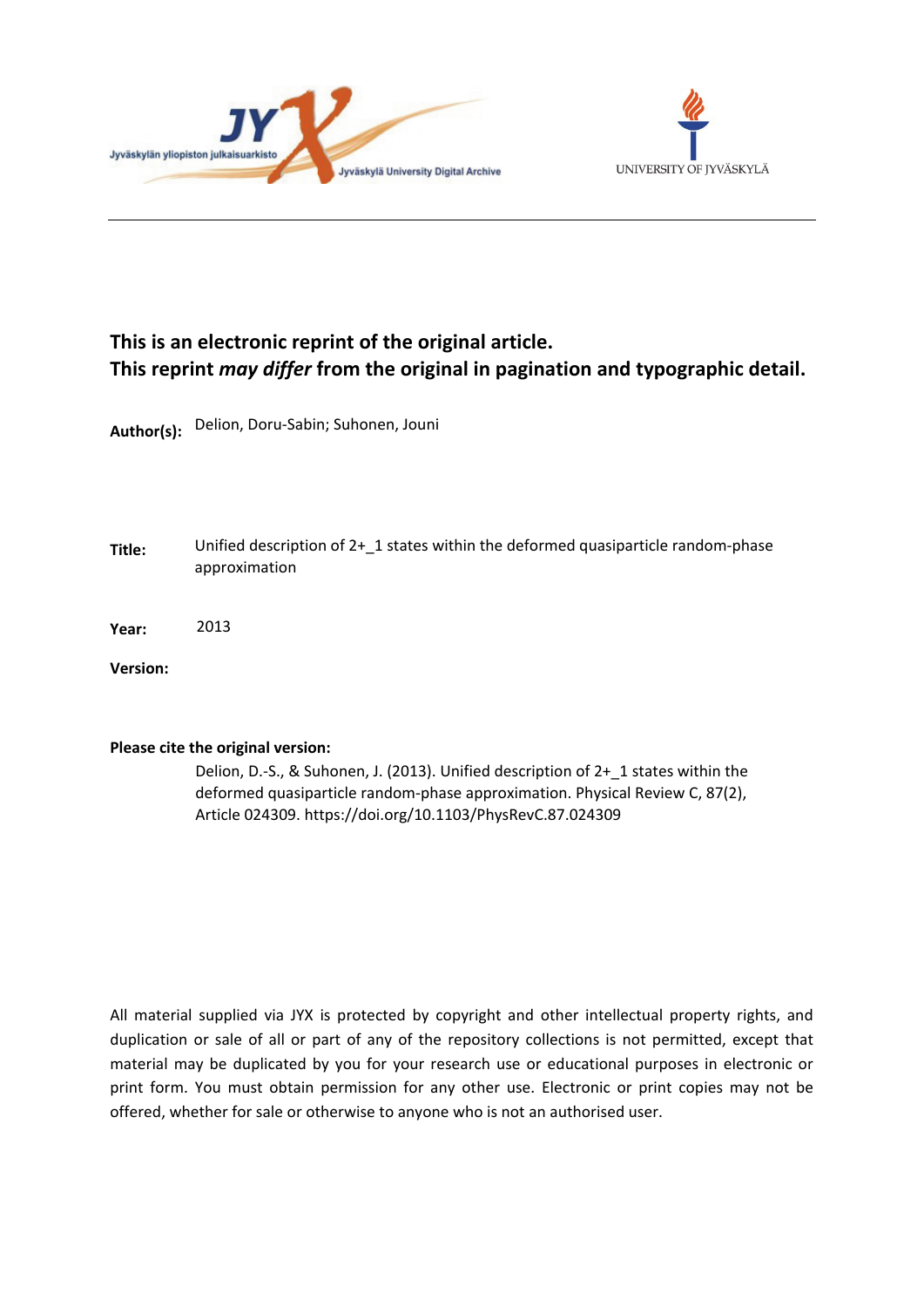## <span id="page-1-0"></span>**Unified description of 2<sup>+</sup> <sup>1</sup> states within the deformed quasiparticle random-phase approximation**

D. S. Delion<sup>1,2,3</sup> and J. Suhonen<sup>4</sup>

<sup>1</sup> "Horia Hulubei" National Institute of Physics and Nuclear Engineering, 407 Atomistilor, Bucharest-Măgurele, RO-077125, România

<sup>2</sup> Academy of Romanian Scientists, 54 Splaiul Independenței, Bucharest, RO-050094, România

<sup>3</sup>Bioterra University, 81 Gârlei str., Bucharest, RO-013724, România

<sup>4</sup>*Department of Physics, University of Jyvaskyl ¨ a, POB 35, FIN-40351, Jyv ¨ askyl ¨ a, Finland ¨*

(Received 2 December 2012; revised manuscript received 14 January 2013; published 13 February 2013)

We describe low-lying collective states in deformed even-even nuclei within a deformed quasiparticle randomphase approximation (dQRPA) by using a single-particle basis with good angular momentum. The statistical factors, accounting for the level occupancy, appear in the dQRPA in a natural way as rotation coefficients that take the intrinsic system to the laboratory system. We have used our model by performing a systematic analysis of E2 transitions from the first  $2^+$  state to the ground state for all superfluid nuclei in the range  $50 < Z \leq 100$  by using a common charge polarization parameter  $\chi = 0.2$ . In spite of its similarity to the QRPA, this method is able to describe in an unified way gross features of electromagnetic transitions from vibrational to rotational nuclei.

#### **I. INTRODUCTION**

The many-body problem of deformed systems is a challenge for nuclear theory. In nuclear structure, the microscopic approaches dealing with deformed nuclei are based on the Nilsson model [\[1\]](#page-6-0), describing single-particle (sp) dynamics in an intrinsic system of cylindrical symmetry. It provides a basis for the microscopic description of collective states in deformed systems. One of the most popular approaches to describe collective excitations is the quasiparticle random-phase approximation (QRPA) [\[2\]](#page-6-0). In deformed nuclei the calculations are performed in the intrinsic system of coordinates and therefore the physical states with good angular momentum are given by the projection procedure [\[3\]](#page-6-0). This method, called projection after variation, was widely used to describe a large variety of collective excitations, like the Gamow-Teller  $1^+$ resonance in the context of double-beta-decay processes [\[4–7\]](#page-6-0), low-lying states in neutron-rich nuclei [\[8–10\]](#page-6-0), the linear response function  $[11]$ , giant resonances  $[12-14]$ , the pygmy resonance [\[15\]](#page-6-0), and magnetic properties of nuclei [\[16\]](#page-6-0). Let us also mention in this context the pseudo-SU(3) model, used to describe the double-beta-decay process in deformed nuclei [\[17\]](#page-6-0).

A more exact but much more complex method is to use projected wave functions before the variational procedure, as done for instance in the method of variation after mean-field projection in realistic model spaces (VAMPIR) [\[18\]](#page-6-0). This approach is able to describe very complex effects, like the shape coexistence phenomenon [\[19\]](#page-6-0).

Special attention was paid to the analysis of the first-excited  $2<sup>+</sup>$  state in even-even nuclei by using the projected generator coordinate method [\[20,21\]](#page-6-0).

Reference [\[22\]](#page-6-0) proposed an alternative, relatively simple approach where the product between the spherical *sp* orbital and core wave function (described by a deformed coherent state), projected to a given angular momentum, is considered as a basis state for the many-body problem. In this way, manyparticle–many-hole configurations are taken into account in an effective way due to the fact that the *sp* states are "dressed" by core wave functions. The resulting equations of motion have

DOI: [10.1103/PhysRevC.87.024309](http://dx.doi.org/10.1103/PhysRevC.87.024309) PACS number(s): 21*.*10*.*Re, 21*.*60*.*Jz, 23*.*20*.*Lv

formally a similar form as the ones corresponding to a spherical system. Later on, this method was used to describe various collective excitations in deformed nuclei, like two-neutrino double beta decay  $[23-25]$ , magnetic collective states  $[26]$ , and collective excitations in atomic clusters [\[27\]](#page-6-0).

The purpose of the present paper is to generalize the approach of Ref. [\[22\]](#page-6-0) by using a particle-core wave function coupled to a given angular momentum. In the Sec. II we give the necessary theoretical background and in Sec. III we apply it to describe electromagnetic transitions from collective  $2^+_1$ states for even-even vibrational, transitional, and rotational nuclei.

#### **II. THEORETICAL BACKGROUND**

In order to describe a deformed many-body system we will use an *sp* basis with good angular momentum:

$$
a_{\tau njm}^{\dagger}(\Omega) = \sum_{Jk} X_{\tau nj}^{Jk} \left[ \mathcal{D}_0^{J*}(\Omega) \otimes c_{\tau k}^{\dagger} \right]_{jm},\tag{2.1}
$$

in terms of spherical orbitals  $c_{\tau km}^{\dagger}$ , where  $\tau$  is the isospin index,  $k \to (\epsilon, l, k)$  has the meaning of *sp* energy  $\epsilon$ , angular momentum *l*, and total spin *k*. Notice that the angular momentum coupling of the Wigner function is performed over the first projection, denoted by a dot in the above relation. Here, *n* denotes the eigenvalue index and the angular momentum coupling is considered over the laboratory projection *M* of the normalized Wigner function  $\mathcal{D}_{MK}^J(\Omega)$ , while the intrinsic projection is  $K = 0$ .

The operators satisfy the following fermionic condition, written in the following form:

$$
\langle \{a_{\tau njm}, a_{\tau n'j'm'}^{\dagger}\}\rangle_C \equiv \int \{a_{\tau njm}(\Omega), a_{\tau n'j'm'}^{\dagger}(\Omega)\} d\Omega
$$
  
=  $\delta_{nn'}\delta_{jj'}\delta_{mm'}$ , (2.2)

pointing out on the necessity to use the integration over Euler angles in deriving many-body equations. The expansion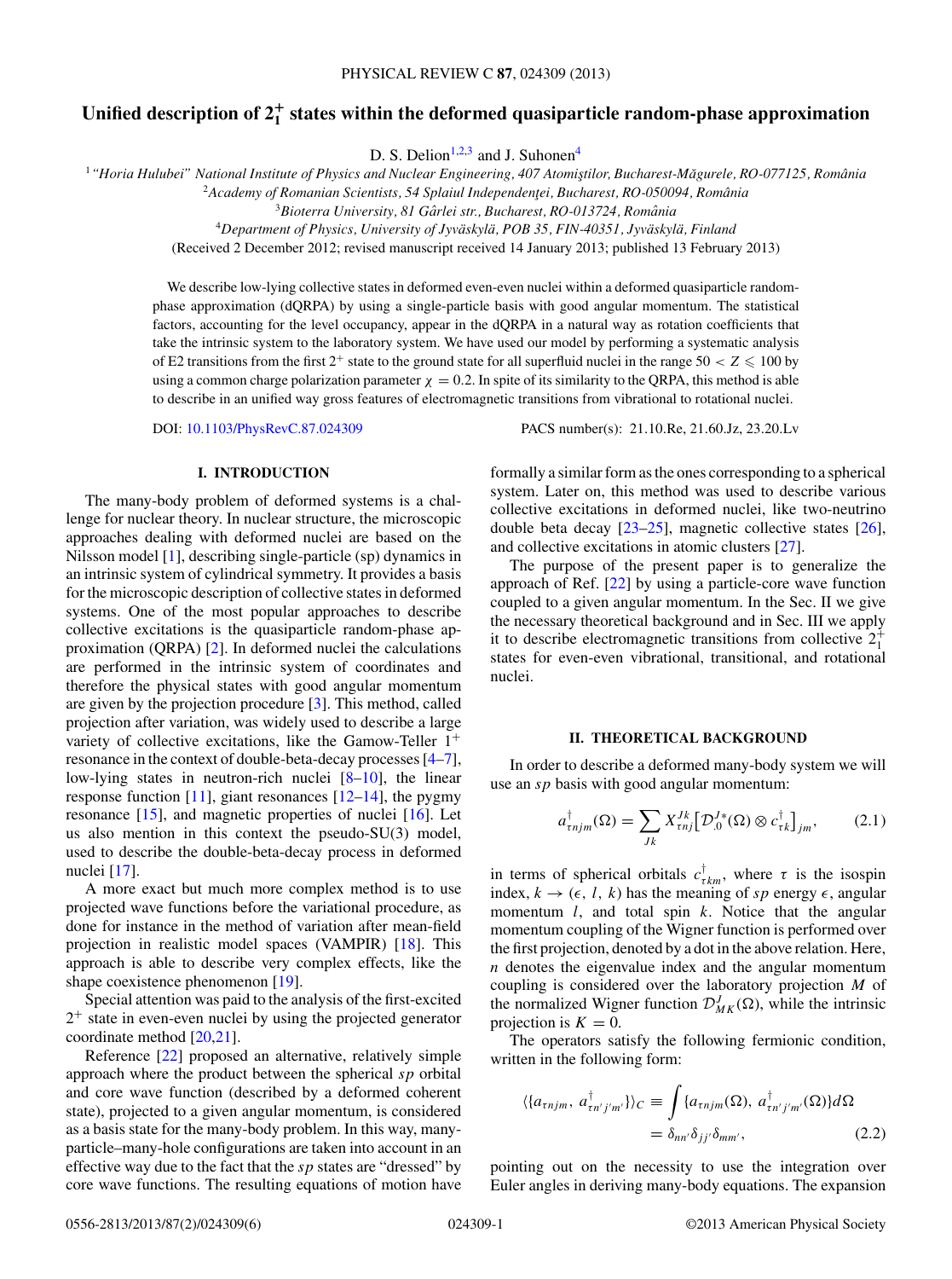<span id="page-2-0"></span>coefficients  $X_{\tau n i}^{J k}$  are found by diagonalizing the multipolemultipole core-particle interaction  $r^{\lambda}[Y_{\lambda}(\Omega) \otimes Y_{\lambda}(\hat{r})]_0$ .

In a simpler approach one supposes the adiabaticity, where the intrinsic spin *sp* projection *ν* is conserved. In this case the amplitudes are given by (see Chapter 4.7 in Ref. [\[28\]](#page-6-0))

$$
X_{\tau n j \nu}^{J k} = (-)^{j + \nu} \sqrt{2} \langle j \nu; k - \nu | J 0 \rangle x_{\tau k \nu}^{(n)}, \tag{2.3}
$$

in terms of Clebsch-Gordan coefficients and standard Nilsson amplitudes.

Next we will investigate  $2^+_1$  collective states within a deformed QRPA, by using the pairing plus quadrupolequadrupole residual two-particle interaction and the deformed basis [\(2.1\).](#page-1-0) We call this approach the dQRPA method. The dQRPA generalizes similar investigations performed by using the standard spherical QRPA code  $[29,30]$ . In this way it is possible to avoid the complicated problem of projecting out two-quasiparticle excitations of a deformed ground state. In our calculations we will consider the "yrast" Nilsson states with  $j = v$  in Eq. (2.3) by dropping the index  $v$  in our further notations.

Let us consider now the residual two-body interaction. The most general form, written in terms of the deformed basis  $(2.1)$ , is given by

$$
H_{\rm int} = \sum_{\tau \tau'} \sum_{\lambda_0 \lambda \lambda'} G_{\tau \tau'}^{\lambda_0 \lambda \lambda'} (n_1 j_1 n'_1 j'_1; n_2 j_2 n'_2 j'_2)
$$
  
 
$$
\times \{ \mathcal{D}_{\cdot K}^{\lambda_0} \otimes \left[ \left( a_{\tau n_1 j_1}^{\dagger} \otimes a_{\tau' n'_1 j'_1}^{\dagger} \right)_{\lambda} \otimes \left( a_{\tau n_2 j_2}^{\dagger} \otimes a_{\tau' n'_2 j'_2}^{\dagger} \right)_{\lambda}^{\dagger} \right]_{\lambda_0} \}_{0}.
$$
  
(2.4)

The matrix elements are given by the integration of the product between the used two-body potential, single-particle wave functions, written in the representation  $(2.1)$ , and the Wigner function. In our approach we will use a simplified separable form of the interaction, rewritten in the particle-hole representation as follows:

$$
H_{\rm int} \to H_Q = \sum_{\tau \tau'} \sum_{\lambda_0 \lambda \lambda'} F_{\tau \tau'}^{\lambda_0 \lambda \lambda'} \big[ \mathcal{D}_{.K}^{\lambda_0} \otimes (Q_{\tau \lambda} \otimes Q_{\tau' \lambda'})_{\lambda_0} \big]_0.
$$
\n(2.5)

The basic ingredients of our approach are the multipole operators, written in the deformed  $(nj)$  representation as

$$
Q_{\tau\lambda\mu} = \sum_{12} \frac{\langle \tau n_1 j_1 || Q_\lambda || \tau n_2 j_2 \rangle_C}{\sqrt{2\lambda + 1}} \left( a_{\tau n_1 j_1}^\dagger \otimes \tilde{a}_{\tau n_2 j_2} \right)_{\lambda \mu}, \tag{2.6}
$$

where the index *C* denotes the integration over the core Euler angles  $\Omega$ , similar to Eq. [\(2.2\).](#page-1-0) By using Eq. [\(2.1\),](#page-1-0) one obtains the reduced matrix element of this operator in terms of standard spherical reduced matrix elements as follows:

$$
\langle \tau n_1 j_1 || Q_\lambda || \tau n_2 j_2 \rangle_C = \hat{j}_1 \hat{j}_2 \sum_{Jk_1 k_2} X_{\tau n_1 j_1}^{Jk_1} X_{\tau n_2 j_2}^{Jk_2} (-)^{k_1 + j_2 + \lambda - J} \times W(j_1 k_1 j_2 k_2; J\lambda) \langle \tau k_1 || Q_\lambda || \tau k_2 \rangle,
$$
\n(2.7)

where  $\hat{j} = \sqrt{2j+1}$  and *W* is the standard Racah symbol. In the case of monopole operators the above relation for the band head  $J = 0$  and  $k = j$  can be written in terms of the largest Nilsson component and has a simple form

$$
\langle \tau n_1 j_1 || Q_0 || \tau n_2 j_2 \rangle_C = \delta_{12} \frac{2(x_{\tau j_1}^{n_1})^2}{2j_1 + 1} \langle \tau j_1 || Q_0 || \tau j_1 \rangle. \tag{2.8}
$$

Thus, the factor multiplying the spherical reduced matrix element in Eq. (2.7) automatically contains the "statistical factors," which become  $\frac{2}{2j+1}$  for the monopole case. This factor, well known in proton emission [see Eq. (4.66) in Ref. [\[28\]](#page-6-0)], was introduced in Ref. [\[22\]](#page-6-0) ad hoc by using purely statistical reasoning. Here, we suppose the validity of the adiabatic assumption, due to the fact that the core states have low angular momenta. This condition keeps valid the intrinsic pairing condition, but seen in the laboratory system of coordinates. We will restrict ourselves to a monopole pairing Hamiltonian with constant strengths for protons and neutrons, respectively, by recoupling *pp* components with higher multipolarity into the corresponding *ph* terms. Thus, the pairing Hamiltonian can be approximated by the following ansatz in the deformed  $(nj)$  representation

$$
H_P \to \sum_{\tau} \sum_{nj} (e_{\tau nj} - \Lambda_{\tau}) \frac{2}{2j+1} N_{\tau nj}
$$
  

$$
- \frac{1}{4} \sum_{\tau} \sum_{njn'j'} G_{\tau njn'j'} \frac{2}{2j+1} P_{\tau nj}^{\dagger} \frac{2}{2j'+1} P_{\tau n'j'}, \quad (2.9)
$$

where

$$
e_{\tau nj} = \epsilon_{\tau nj} (x_{\tau j}^{(n)})^2,
$$
  
\n
$$
G_{\tau nj n' j'} = G_{\tau} [x_{\tau j}^{(n)} x_{\tau j'}^{(n')}]^2.
$$
\n(2.10)

Here  $N_{\tau nl}$  denotes the particle-number operator and the monopole pairing operator is given by  $P_{\tau n j}^{\dagger} = \sqrt{2j+1}(a_{\tau n j}^{\dagger} \otimes$  $a^{\dagger}_{\tau n j}$ )<sub>0</sub>. One can easily see that in the case of a common value of the Nilsson amplitude, one obtains the standard Hamiltonian with shifted *sp* energies and a renormalized constant pairing strength. Indeed, this is approximately true for a given deformation concerning the orbitals around the Fermi level, which play the leading role in determining the paring gap. In our calculations we will use this approximation.

It is worth mentioning that Eq.  $(4.5)$  of Ref.  $[22]$  has a similar ansatz with our Eq.  $(2.9)$ , but the paired states are spherical orbitals "dressed" by core states. In our case the paired states are deformed Nilsson orbitals in the laboratory system, dressed by the core states. Thus, it becomes possible to use the replacement  $2j + 1 \rightarrow 2$  in spherical BCS equations in order to obtain the same relations as for the deformed case. In the quasiparticle representation

$$
a_{\tau njm}^{\dagger} = u_{\tau nj} \alpha_{\tau njm}^{\dagger} + v_{\tau nj} \alpha_{\tau nj-m} (-)^{j-m}, \qquad (2.11)
$$

the multipole operator becomes

$$
Q_{\tau\lambda\mu} = \sum_{n_1 j_1 \leq n_2 j_2} \xi^{\lambda}_{\tau_{12}} [\overline{A}^{\dagger}_{\lambda\mu}(\tau_{12}) + (-)^{\lambda-\mu} \overline{A}_{\lambda-\mu}(\tau_{12})], (2.12)
$$

in terms of the normalized pair quasiparticle operator

$$
\overline{A}_{jm}^{\dagger}(\tau_{12}) = \frac{1}{\sqrt{1 + \delta_{n_1 n_2} \delta_{j_1 j_2}}} (\alpha_{\tau n_1 j_1}^{\dagger} \otimes \alpha_{\tau n_2 j_2}^{\dagger})_{jm}, \quad (2.13)
$$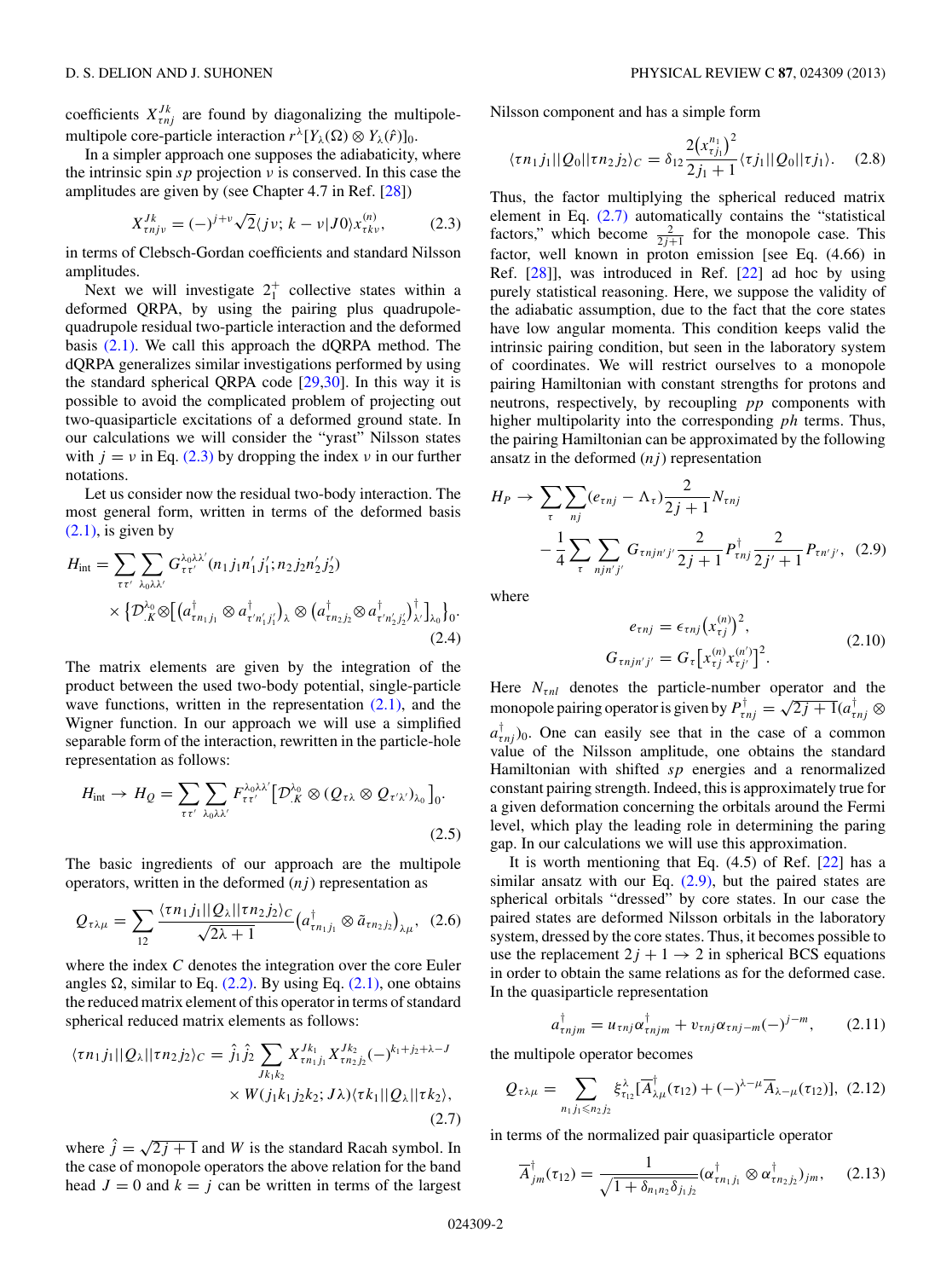#### <span id="page-3-0"></span>UNIFIED DESCRIPTION OF  $2^+_1$  STATES WITHIN ...

where we used the short-hand notation  $\tau_{12} = (\tau n_1 j_1 n_2 j_2)$  and

$$
\xi_{\tau_{12}}^{\lambda} = \frac{\langle \tau n_1 j_1 || Q_{\lambda} || \tau n_2 j_2 \rangle_C}{\sqrt{(2\lambda + 1)(1 + \delta_{n_1 n_2} \delta_{j_1 j_2})}} \times (u_{\tau n_1 j_1} v_{\tau n_2 j_2} + v_{\tau n_1 j_1} u_{\tau n_2 j_2}). \tag{2.14}
$$

As a result of the deformation, the residual Hamiltonian [\(2.5\)](#page-2-0) couples QRPA phonons of multipole *λ*

$$
\Gamma^{\dagger}_{\lambda\mu}(\nu) = \sum_{\tau} \sum_{n_1 j_1 \leq n_2 j_2} \left[ \mathcal{X}_{\lambda}^{(\nu)}(\tau_{12}) \overline{A}^{\dagger}_{\lambda\mu}(\tau_{12}) - \mathcal{Y}_{\lambda}^{(\nu)}(\tau_{12}) \overline{A}_{\lambda-\mu}(\tau_{12})(-\lambda^{2-\mu}) \right], \qquad (2.15)
$$

with phonons of other multipoles leading to the general phonon

$$
D^{\dagger}_{\lambda\mu}(\nu) = \sum_{\lambda_0\lambda'} Z^{(\nu)}_{\lambda_0\lambda'\lambda} \big[ \mathcal{D}^{\lambda_0}_{\cdot K} \otimes \Gamma^{\dagger}_{\lambda'}(\nu) \big]_{\lambda\mu}.
$$
 (2.16)

In this work we will restrict ourselves to the lowest term with  $\lambda_0 = 0$  and  $\lambda = \lambda'$ . Thus, we will use the pairing plus multipole-multipole Hamiltonian

$$
H = H_P - H_Q
$$
  
=  $H_P - \frac{1}{2} \sum_{\lambda} \sum_{\tau \tau'} F^{\lambda}_{\tau \tau'} \sqrt{2\lambda + 1} (Q_{\tau \lambda} \otimes Q_{\tau' \lambda})_0,$  (2.17)

and the QRPA equations become decoupled. We further assume that a similar averaged rule  $(2.2)$  can also be applied to the commutator of quasiparticle pair operators  $(2.14)$ . By minimizing the functional

$$
E_{\lambda}(\nu) = \frac{\langle [\Gamma_{\lambda}(\nu), H, \Gamma_{\lambda}^{\dagger}(\nu)] \rangle_C}{\langle [\Gamma_{\lambda}(\nu), \Gamma_{\lambda}^{\dagger}(\nu)] \rangle_C},
$$
\n(2.18)

where the expectation values include the integration over  $\Omega$ , the QRPA amplitudes are given by (the dQRPA) equations of motion which are formally similar to those of the spherical version:

$$
\begin{pmatrix} \mathcal{A}_{\lambda} & \mathcal{B}_{\lambda} \\ -\mathcal{B}_{\lambda} & -\mathcal{A}_{\lambda} \end{pmatrix} \begin{pmatrix} \mathcal{X}_{\lambda}^{(\nu)} \\ \mathcal{Y}_{\lambda}^{(\nu)} \end{pmatrix} = E_{\lambda}(\nu) \begin{pmatrix} \mathcal{X}_{\lambda}^{(\nu)} \\ \mathcal{Y}_{\lambda}^{(\nu)} \end{pmatrix}.
$$
 (2.19)

The dQRPA matrix elements are given by the following symmetrized double commutators:

$$
\mathcal{A}_{\lambda}(\tau_{12}\tau'_{12}) = \langle [\overline{A}_{\lambda\mu}(\tau_{12}), H, \overline{A}_{\lambda\mu}^{\dagger}(\tau'_{12})] \rangle_C \n= \delta_{\tau_{12}\tau'_{12}} (E_{\tau n_1 j_1} + E_{\tau n_2 j_2}) - F_{\tau \tau'}^{\lambda} \xi_{\tau_{12}}^{\lambda} \xi_{\tau'_{12}}, \n\mathcal{B}_{\lambda}(\tau_{12}\tau'_{12}) = -\langle [\overline{A}_{\lambda\mu}(\tau_{12}), H, \overline{A}_{\lambda-\mu}(\tau'_{12})(-)^{\lambda-\mu}] \rangle_C \n= -F_{\tau \tau'}^{\lambda} \xi_{\tau_{12}}^{\lambda} \xi_{\tau'_{12}},
$$
\n(2.20)

and they contain quasiparticle energies  $E_{\tau nj} = [(e_{\tau nj} (\Lambda_{\tau})^2 + \Lambda_{\tau}^2$ <sup>1/2</sup>, labeled by the eigenvalue index *n*, and the factors  $\xi^{\lambda}_{\tau'_{12}}(2.14)$  featuring the deformed matrix elements. As we will show latter, in spite of the similarity to the spherical QRPA, this formalism is more general. It is able to describe in an unified way low-lying excitations not only in spherical but also in deformed systems.

The strength of an electric transition, connecting the dQRPA eigenstate *ν* to the ground state, is characterized by the  $B(E\lambda)$  value defined by

$$
B(E\lambda : \nu \to 0) = \frac{1}{2\lambda + 1} |\langle 0||\hat{T}_{\lambda}||\nu\rangle_C|^2, \qquad (2.21)
$$

with the reduced matrix element

$$
\langle 0||\hat{T}_{\lambda}||\nu\rangle_C = \sqrt{2\lambda + 1} \sum_{\tau} e_{\tau}
$$

$$
\times \sum_{n_1 j_1 \leq n_2 j_2} \xi_{\tau_{12}}^{\lambda} [\mathcal{X}_{\lambda}^{(\nu)}(\tau_{12}) + \mathcal{Y}_{\lambda}^{(\nu)}(\tau_{12})],
$$
\n(2.22)

where  $e<sub>\tau</sub>$  are the effective charges

$$
e_{\pi} = e(1 + \chi), \quad e_{\nu} = \chi, \tag{2.23}
$$

expressed in terms of the polarization parameter *χ*.

#### **III. NUMERICAL APPLICATION**

We have applied the dQRPA approach to describe the  $B(E2)$  values of decays from the  $2<sub>1</sub><sup>+</sup>$  collective state to the ground state in superfluid vibrational, transitional, and rotational nuclei. Nilsson states in the intrinsic system of coordinates were provided by diagonalizing the axially symmetric quadrupole interaction  $\beta m_N \omega^2 r^2 Y_{20}(\theta')$ . As a basis we used the eigenstates of the spherical Woods-Saxon potential with a universal set of parameters [\[31\]](#page-6-0) plus a Coulomb interaction for protons. The deformation parameters were taken from Ref. [\[32\]](#page-6-0) and the experimental pairing gaps were estimated by using binding-energy data [\[32\]](#page-6-0) of neighboring nuclei. The pairing gaps  $G<sub>\tau</sub>$  in Eq. [\(2.10\)](#page-2-0) were automatically determined. The quadrupole-quadrupole coupling strengths  $F_{\tau\tau}^2$ , defined by Eq. (2.17), were considered equal, as in the classical Ref. [\[29\]](#page-6-0). The common value was determined from the experimental  $2^+_1$  energy [\[33\]](#page-6-0) for each nucleus by using the standard dispersion-relation technique for separable interactions. For the polarization parameter in Eq.  $(2.23)$  we adopted the (universal) value  $\chi = 0.2$ .

For the spherical *sp* basis we used five orbitals below and five above the Fermi level giving about 50 QRPA pairs, while for the deformed one we used an equivalent space provided by 15 levels below and 15 above the Fermi level, i.e., about 350 pairs in the dQRPA basis. As a test we analyzed the energy-weighted strength function, defined by the product

$$
EWSF = E(v)B(E2 : v \to 0), \tag{3.1}
$$

as a function of the QRPA eigenvalues *E*(*ν*). The result for the vibrational nucleus  $130$ Te, given by the standard spherical QRPA code, is plotted in Fig.  $1(a)$ . The similar result, but provided by the deformed QRPA code, with the deformation parameter  $\beta = 0$ , is given in Fig. [1\(b\).](#page-4-0) One sees that the two results practically coincide, proving the validity of the key ingredient of dQRPA, which is the reduced matrix element in the deformed basis, given by Eq.  $(2.7)$ . As a reference, we give in Figs.  $1(c)$  and  $1(d)$  the same plots, but for the rotational nucleus <sup>240</sup>Pu. Here, the deformation parameter  $\beta = 0.22$  was used in the dQRPA calculation. As is well visible the results of the spherical QRPA and dQRPA are completely different.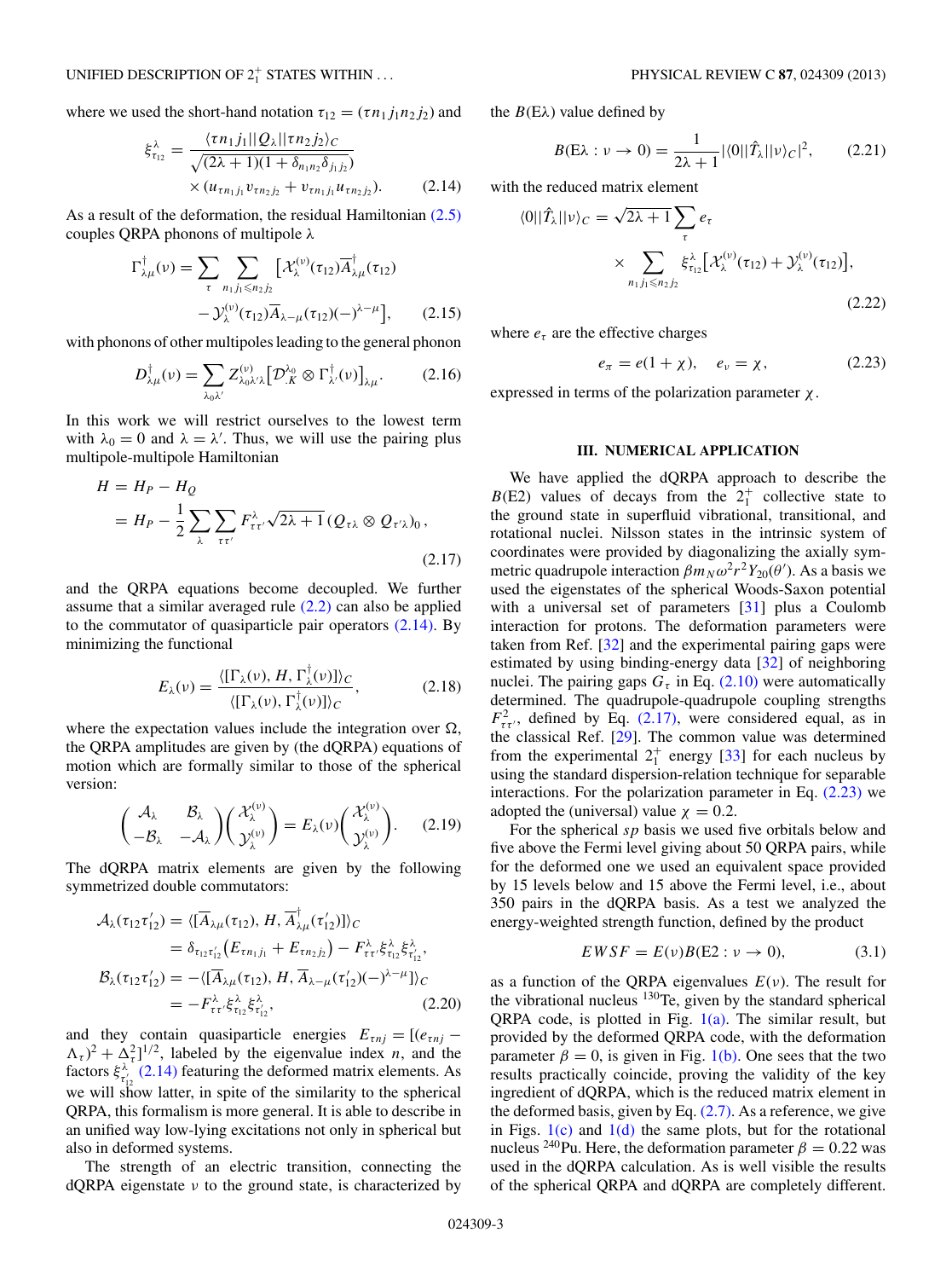<span id="page-4-0"></span>

FIG. 1. Energy-weighted strength function [\(3.1\)](#page-3-0) for (a) the spherical QRPA and (b) dQRPA in the case of the vibrational nucleus  $1^{30}$ Te. Similar plots are given in panels (c) and (d) for the rotational nucleus 240Pu, by using the deformation parameter of the deformed field from Ref. [\[32\]](#page-6-0).

Notice that the strength corresponding to the  $2^+_1$  state becomes significantly larger.

In order to analyze the differences between the spherical and deformed approaches, we have investigated the E2 decay properties of the  $2_1^+$  states in superfluid even-even nuclei for the region  $50 < Z \le 100$ . We have divided the data into two sets separated by the magic number  $Z = 82$ .

In Fig.  $2(a)$  we give by the open symbols the experimental *B*(E2) values [\[33\]](#page-6-0) in the region  $50 \le Z \le 82$  (111 values), while by the filled symbols we indicate the  $B(E2)$  values for  $82 < Z \le 100$  (27 values). The correspondence between the charge number of the isotopic chains we analyzed, the associate neutron numbers and the interval of the index values *n* is given in Table I.

In Fig.  $2(b)$  are plotted the results given by the spherical QRPA code. They reproduce the order of magnitude of the  $B(E2)$ s in the region  $50 \le Z \le 82$  (open symbols), containing mostly vibrational and transitional nuclei. The relative mean square error in this region is about 30%. In the region  $82 < Z \leq 100$  (filled symbols), where most nuclei have small  $2^+_1$  energies and rotational spectra, the computed  $B(E2)$  values are by a factor 2 to 3 lower, the mean-square error being about 100%. So, as expected, the spherical QRPA fails in reproducing the  $B(E2)$  values for rotational nuclei. On the contrary, in Fig. 2(b) this region is much better reproduced by the dQRPA (filled symbols). Indeed, here the mean-square error decreases down to 25%. In order to enable a clear comparison, in Fig. 2(d) we show again the experimental values. The better agreement of the dQRPA results with the data can be explained by the summation over core states *J* in the reduced matrix element



FIG. 2. Theoretical B(E2) values given by the standard spherical QRPA (b) and the dQRPA (c) versus excitation energy. For a better comparison, in panels (a) and (d) are given the same experimental  $B(E2)$  values  $[33]$ .

given by Eq.  $(2.7)$ . Indeed, by considering only the lowest yrast core state the *B*(E2) results become lower, comparable to the spherical method. Thus, the core states play an important role in describing well deformed nuclei. In Fig.  $3(a)$  we plotted the same data, but versus the quadrupole deformation parameter *β*. One notices different slopes for the two mentioned regions. This feature cannot be explained by the spherical QRPA given in Fig.  $3(b)$ , but it is nicely reproduced by dQRPA in Fig.  $3(c)$ .

Finally, in Fig. [4](#page-5-0) we give the quadrupole-quadrupole coupling strength  $F_{\tau\tau}^2$  as a function of the mass number for the spherical case by filled symbols and deformed case by open symbols. The values are close to each other, especially in the region above *Z >* 82. Their bulk features can be approximated by the corresponding power laws, given in Fig. [4.](#page-5-0) As an interesting observation, notice that the strength of the deformed

TABLE I. Charge numbers and the corresponding intervals for neutron and index values.

| Z N |                         | $n \quad Z \quad N$                               | $n \quad Z \quad N$ |                                   | $\boldsymbol{n}$ |
|-----|-------------------------|---------------------------------------------------|---------------------|-----------------------------------|------------------|
|     | $52 \t68-78 \t1-6 \t66$ |                                                   | $86 - 98$ $51 - 57$ | $86 \quad 134 - 136 \quad 1 - 2$  |                  |
|     | 54 64 86 7 - 17 68      | 88–102                                            | 58–65               | 88 130-140 3-7                    |                  |
|     |                         | 56 70 -90 18 -26 70 88 -106                       | 66–75               | $90 \quad 132 - 144 \quad 8 - 13$ |                  |
|     |                         | 58 70 - 92 27 - 34 72 94 - 108                    | 76–83               | 92 136-146 14-18                  |                  |
|     |                         | 60 84-92 35-39 74 94-112                          | 84–90               | 94 144 - 150 19 - 22              |                  |
|     |                         | 62 76 - 92 40 - 45 76 106 - 116                   | 91–96               | 96 148 - 152 23 - 25              |                  |
|     |                         | 64 88-96 46-50 78 106-120 97-104 98 152-154 26-27 |                     |                                   |                  |
|     |                         | 80 104–124 105–111                                |                     |                                   |                  |
|     |                         |                                                   |                     |                                   |                  |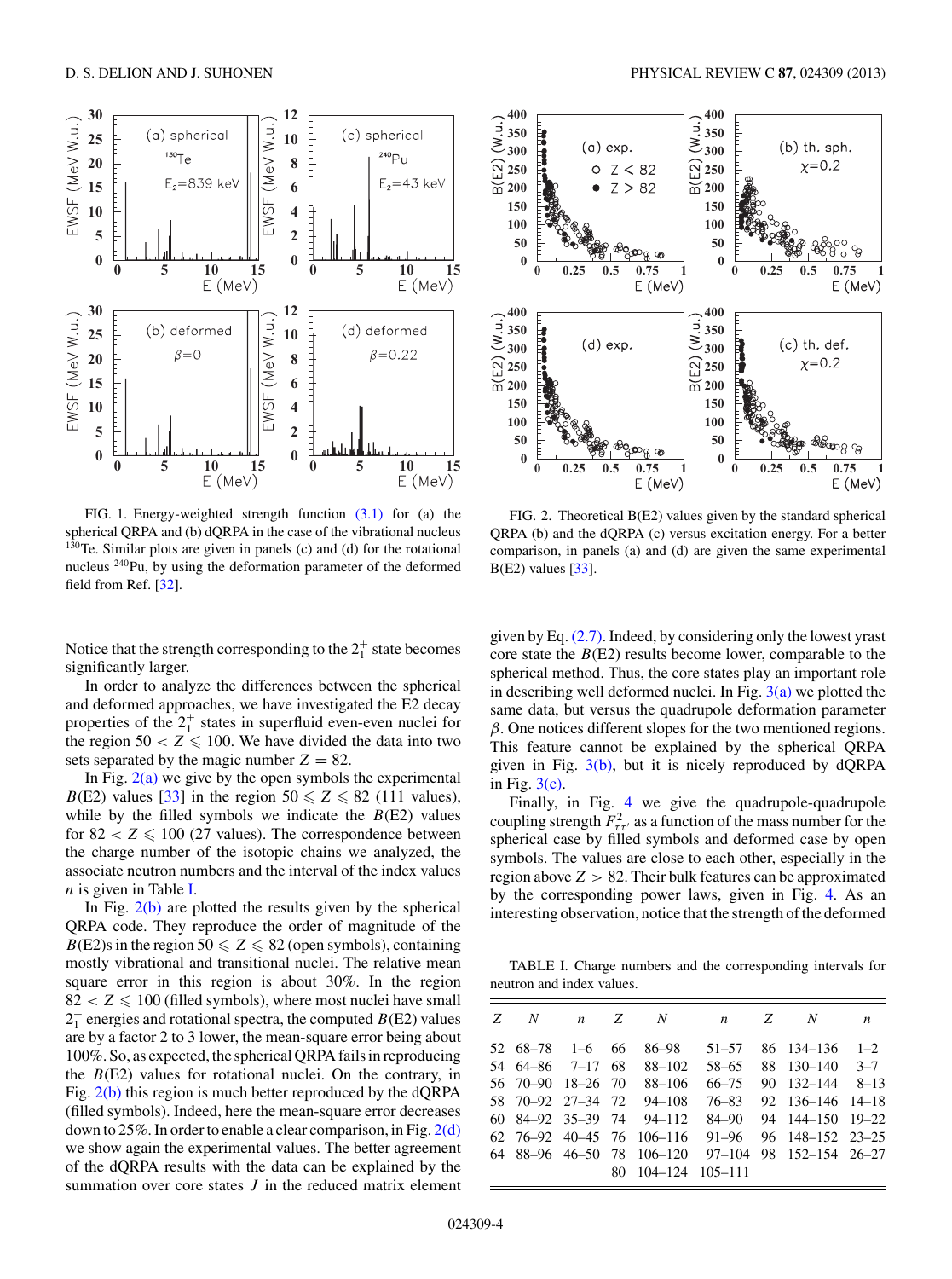<span id="page-5-0"></span>

FIG. 3. Same as in Fig. [2,](#page-4-0) but versus the quadrupole deformation parameter of the deformed mean field [\[32\]](#page-6-0).

interaction follows better a quadratic law in the region below the double-magic nucleus  $^{208}$ Pb.

It is not the purpose of this paper to analyze the higher  $2^+_k$ states, predicted by QRPA eigenvalues. Anyway, let us mention that this approach is able to describe their gross features. In order to illustrate this fact, we plotted by open symbols in Fig.  $5(a)$  spherical  $2^+_k$  QRPA eigenvalues, corresponding



FIG. 4. Values of coupling strength multiplying the spherical *QQ* interaction (filled symbols) and the deformed *QQ* interaction (open symbols) versus the mass number. The corresponding fitting curves are also given.



FIG. 5. (a) Energies of  $2^k_k$  states,  $k = 2, 3, 4$  for spherical QRPA (open symbols) and the corresponding experimental values (filled symbols) as a function of states. The labels correspond to the isotopic chains given by the last three columns of the Table [I.](#page-4-0) (b) Same as in (a) but for dQRPA.

to  $k = 2, 3, 4$ , for the region  $Z > 82$ . This region contains mainly well-deformed nuclei. As a comparison, there are given the corresponding available experimental values by filled symbols. One sees that the theoretical values display the same clustering features as the experimental ones ( $k = 2, 3, 4$ ) eigenvalues are close to each other for each isotope), but they are higher, especially for  $Z = 88$  and 90 isotopes. On the other hand, the corresponding dQRPA eigenvalues in Fig. 5(b) improve the situation. The electric transitions connecting these states to the ground state are much smaller in comparison to  $2_1^+$  states, i.e., between 0.1 and 0.4 W.u. (Weisskopf units) (depending on the excitation energy), thus reproducing the experimental order of magnitude. One has to keep in mind that we used a very simple approach by considering that all *QQ* strengths in Eq.  $(2.17)$  are equal. By using different coupling strengths it is of course possible to improve the agreement of higher  $2^+_k$  states with experiment.

#### **IV. CONCLUSIONS**

In conclusion, we described the quadrupole collective excitations in even-even nuclei within a common formalism, called the deformed QRPA (dQRPA), by using an *sp* basis with good angular momentum provided by the Nilsson states rotated into the laboratory frame of coordinates. Thus, the physical collective states are directly determined, without any additional projection procedure. The statistical factors, taking into account the level occupancy in the laboratory system, appear in a natural way within the dQRPA as rotation coefficients of the wave function when taking it from the